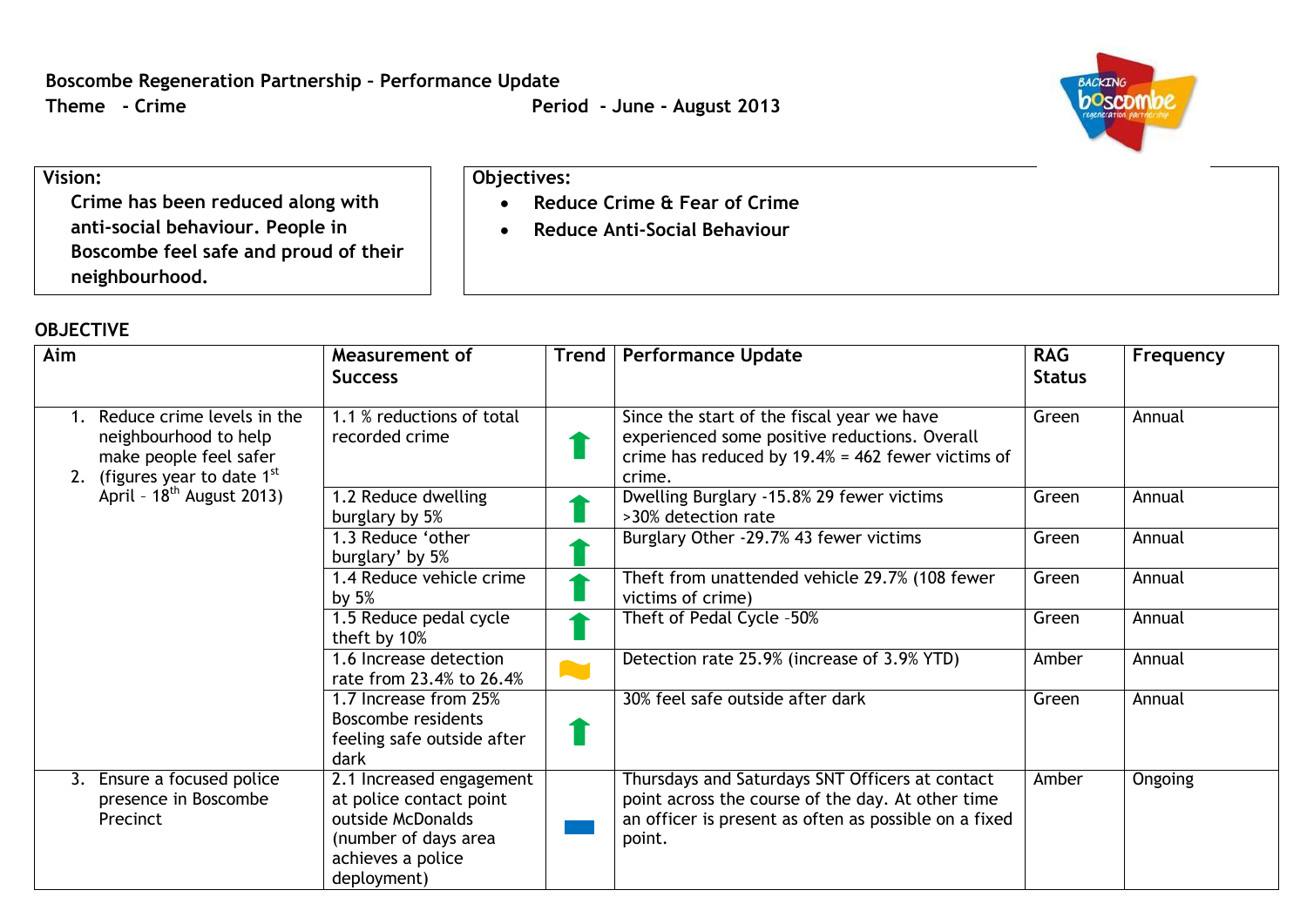|                                                 | 2.2 Police contact point<br>(Tardis)                                               | Planning permission approved. Local businesses<br>support the project and have agreed to fund the<br>build. Cost of ground work established. Next<br>meeting to discuss cost of build with architects,<br>local businesses and owner of steel fabrication<br>company.                                                                                                                                                                                                                                                                                | Amber | Ongoing        |
|-------------------------------------------------|------------------------------------------------------------------------------------|------------------------------------------------------------------------------------------------------------------------------------------------------------------------------------------------------------------------------------------------------------------------------------------------------------------------------------------------------------------------------------------------------------------------------------------------------------------------------------------------------------------------------------------------------|-------|----------------|
|                                                 | 2.3 Greater engagement<br>with the Precinct's retail<br>properties                 | Meeting with with top ten retail properties to<br>explain the Police's expectations regarding the<br>role they can play to reduce retail theft.                                                                                                                                                                                                                                                                                                                                                                                                      | Green | <b>Ongoing</b> |
|                                                 | 2.4 Growth of<br>shopwatch/Business<br>Watch                                       | Member of SNT or Insp Weeks attends monthly<br>meeting with Boscombe Business Watch                                                                                                                                                                                                                                                                                                                                                                                                                                                                  | Amber | Ongong         |
|                                                 | 2.5 Precinct Policing<br>Proposal                                                  | £74k secured from Recession Fund through BBC<br>Executive Gateway Board. This includes:<br>• £14k for Business Watch (software and<br>handsets) the enhanced radio system is<br>important for the command and control of<br>the proposed CSAS<br>£60k for CSAS proposal: this will cover<br>years 1 costs for 2 full time uniformed<br>guards with additional powers accredited<br>by the Chief Constable, working closely<br>with the Police. If successful year 2 funding<br>and beyond will need to be covered<br>through the business community. | Green | Ongoing        |
| 4. Drive out drug dealers by<br>information led | 3.1 Number of misuse of<br>drugs warrants executed                                 | Tasking officer in place to co-ordinate central<br>tasks with local tactical deployments.                                                                                                                                                                                                                                                                                                                                                                                                                                                            | Green | <b>Ongoing</b> |
| enforcement activity.                           | 3.2 Decrease from 83% of<br>Boscombe residents seeing<br>drug dealing as a problem | 89% in 2012 resident survey.                                                                                                                                                                                                                                                                                                                                                                                                                                                                                                                         | Red   | Annual         |
|                                                 | in Boscombe.                                                                       | Echo no longer invited to 'run of the mill' warrants<br>but will be invited to significant operations to<br>control appropriate media messages.                                                                                                                                                                                                                                                                                                                                                                                                      | Amber | Ongoing        |
|                                                 |                                                                                    | Local Cllrs invited to as many drugs related<br>Warrants as practical.                                                                                                                                                                                                                                                                                                                                                                                                                                                                               | Green | Ongoing        |
|                                                 |                                                                                    | Positive enforcement activity- a culture of 'you<br>tell us, we will take action' continues.                                                                                                                                                                                                                                                                                                                                                                                                                                                         | Green | Ongoing        |
|                                                 | 3.3 Increase the<br>membership of Boscombe<br>landlord group.                      | Last meeting saw 8 local landlords in attendance<br>all with an appetite to share information with each<br>other and the police. The attendees understood                                                                                                                                                                                                                                                                                                                                                                                            | Green | Ongoing        |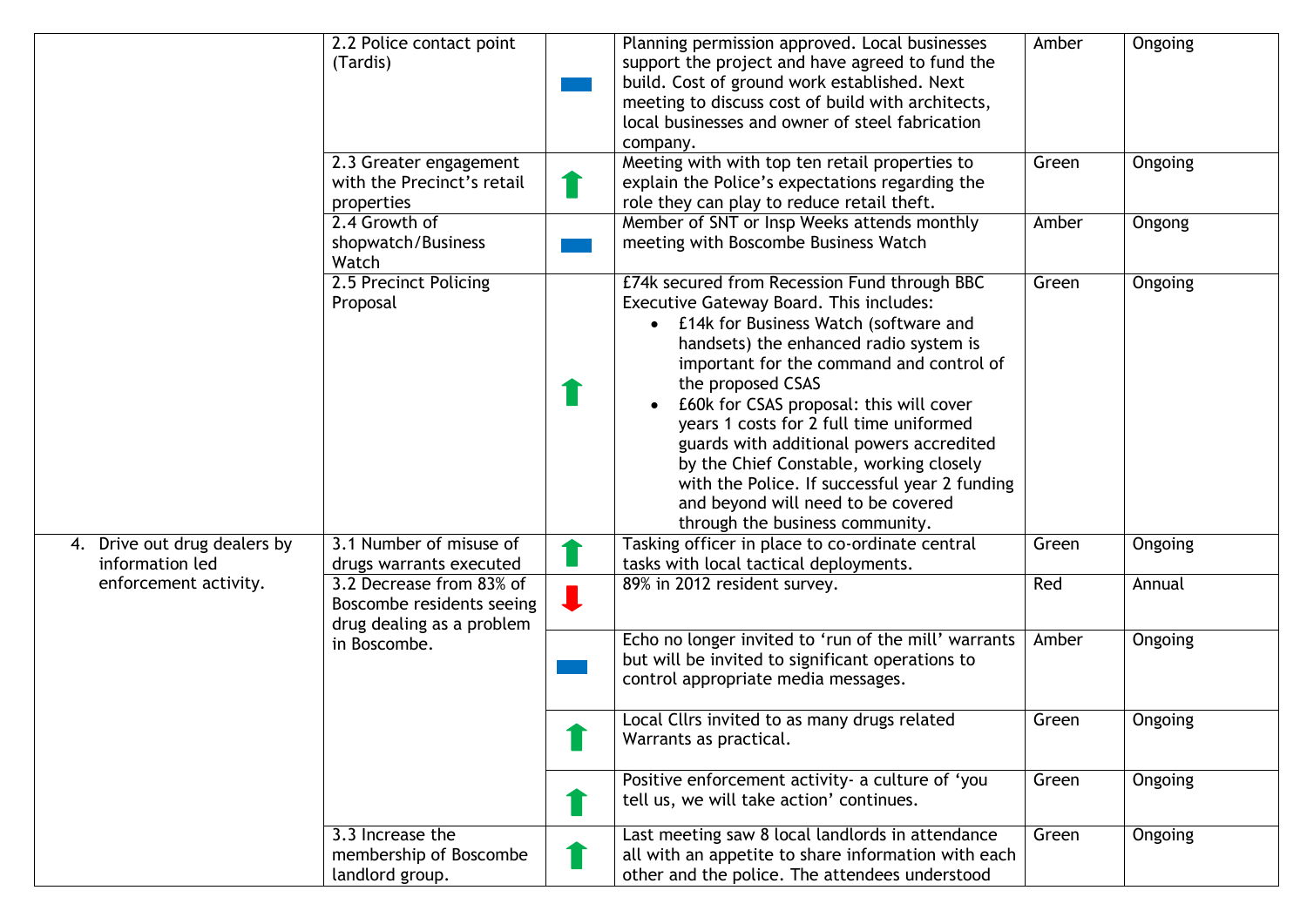|                                                                                                                                                                                     |                                                     | the importance of a zero tolerance to individuals<br>involved in Class A drug misuse. Meetings are now<br>scheduled for the first Wednesday of every month<br>with an expectation that other local landlords will<br>join the group. Social Land Lords have expressed<br>an interest in attending this meeting and sharing<br>information. |       |         |
|-------------------------------------------------------------------------------------------------------------------------------------------------------------------------------------|-----------------------------------------------------|--------------------------------------------------------------------------------------------------------------------------------------------------------------------------------------------------------------------------------------------------------------------------------------------------------------------------------------------|-------|---------|
| 5. Ensure persons released<br>from prison are located<br>where they will receive<br>support and are not<br>encouraged to reoffend due<br>to peer pressure or life<br>circumstances. | 4.1 Reduction in numbers<br>of allocations from HMP | <b>Operation Galaxy:</b><br>The geographical area within which operation<br>Galaxy will focus in under review, it is likely that<br>it will evolve into a blend of Local Authority Ward<br>areas and Police Beat areas. This is necessary to<br>establish a geographical boundary for the group.                                           | Amber | Ongoing |
|                                                                                                                                                                                     |                                                     | Work is ongoing to establish the accurate number<br>of HMO's in a defined area as there appears to be<br>an intelligence gap regarding the registered and<br>unregistered HMO's. Local Authority data is being<br>utilised to achieve the true picture.                                                                                    | Amber | Ongoing |
|                                                                                                                                                                                     |                                                     | HMO's and accommodation offering supported<br>living will be risk assessed using current 12 months<br>of Police, Council, Fire Service and Ambulance<br>data. The findings of this assessment will be<br>graded Red- Amber- Green. An inspection regimes<br>will then focus on visiting properties identified as<br>being the most risk.   | Amber | Ongoing |
|                                                                                                                                                                                     |                                                     | Voluntary Code of Practice nears completion but<br>requires consultation with landlords and providers<br>of support services                                                                                                                                                                                                               | Amber | Ongoing |
|                                                                                                                                                                                     |                                                     | Continue to review planning applications for new<br>HMO's and consider whether to formally object<br>due to potential impact on the local community<br>and the work of the Boscombe Regeneration<br>Partnership.                                                                                                                           | Amber | Ongoing |
| <b>Objective: Reduce anti-social</b><br>behaviour                                                                                                                                   | 5.1 Reduction from 49% of<br>Boscombe residents     | 51% in 2012 resident survey                                                                                                                                                                                                                                                                                                                | Red   | Annual  |
| 6. Reduce levels of anti-social<br>behaviour to help make<br>people feel safer.                                                                                                     | perceiving ASB to be a<br>significant problem.      | Since the start of the fiscal year there has been a<br>negligible change in the number of reported<br>incidents of ASB (slight decrease) compared with<br>the same time period last year. Police believe this<br>is directly linked to all agencies working hard to                                                                        | Amber | ongoing |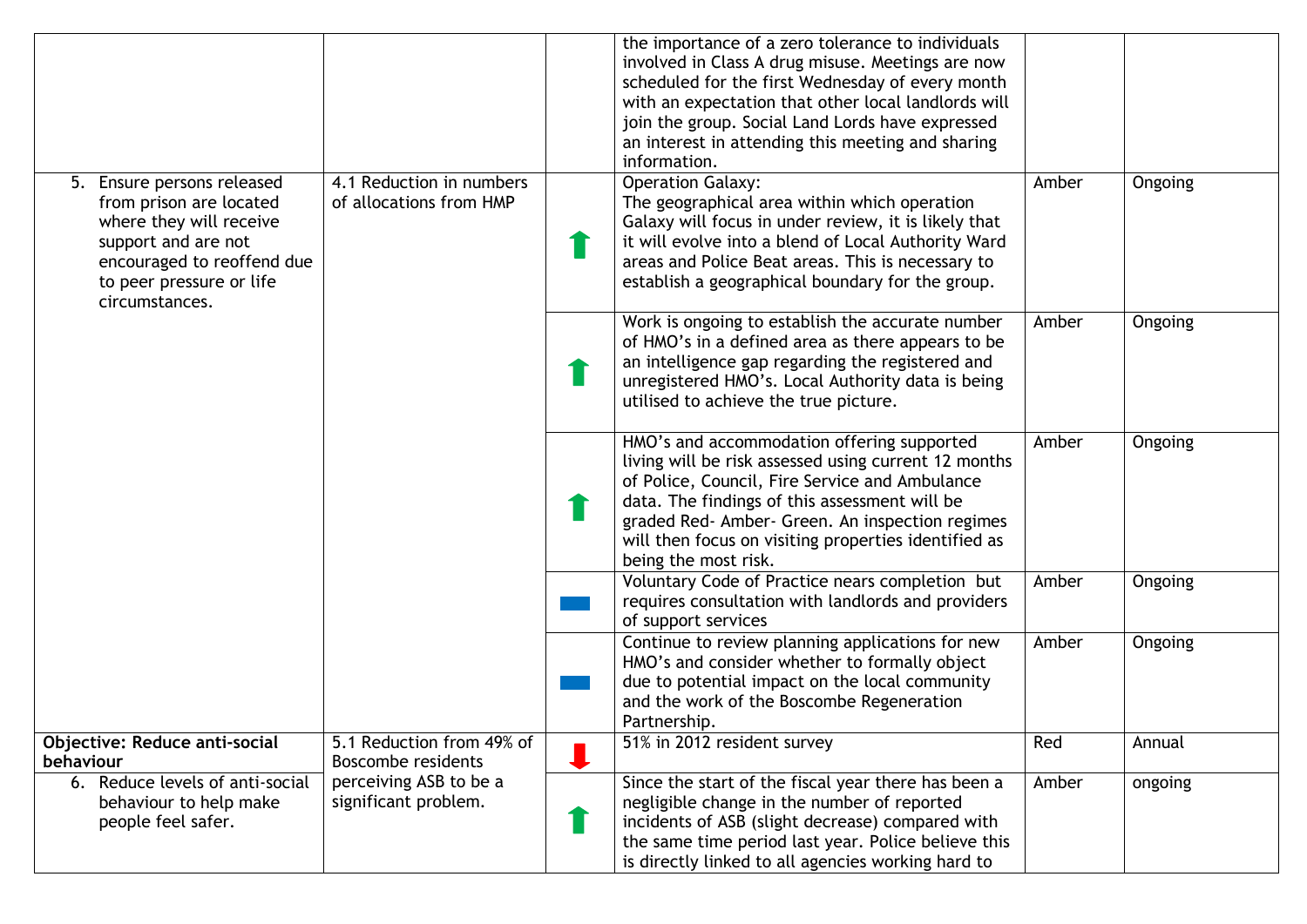|                                                                                     |                                                                                          | develop greater engagement with the community.<br>This in turn creates an increase in reporting of ASB<br>as they are encouraged to do so. Over the past 12<br>months there have been a number of significant<br>ASBO's:<br>7 regarding on street drug dealing<br>6 regarding on street prostitution<br>A number of ASBO's regarding general ASB, most<br>notably 16 year old who breached ASBO being<br>jailed for 8 months. |       |                |
|-------------------------------------------------------------------------------------|------------------------------------------------------------------------------------------|-------------------------------------------------------------------------------------------------------------------------------------------------------------------------------------------------------------------------------------------------------------------------------------------------------------------------------------------------------------------------------------------------------------------------------|-------|----------------|
|                                                                                     | 5.2 Reduction from 79% of<br>Boscombe residents                                          | 82% in 2012                                                                                                                                                                                                                                                                                                                                                                                                                   | Red   | Annual         |
|                                                                                     | stating that drunk &<br>rowdy people are a<br>problem in their area.                     | Officers continue to take positive action regarding<br>drunk & rowdy behaviour.<br>Officers attend local community forums and<br>inform those in attendance what action has<br>recently been taken by the Police and Council.                                                                                                                                                                                                 | Amber | <b>Ongoing</b> |
| 7. Support vulnerable females<br>involved in on street<br>prostitution to move away | 6.1 Number of females<br>who leave on street<br>prostitution.                            | (Operation Planet update)                                                                                                                                                                                                                                                                                                                                                                                                     | Amber | Ongoing        |
| from heroin addiction and<br>sex work.                                              | 6.2 Number of females<br>who engage in drugs<br>rehabilitation                           |                                                                                                                                                                                                                                                                                                                                                                                                                               | Amber | Ongoing        |
|                                                                                     | 6.3 Feedback from the<br>community groups that on<br>street prostitution has<br>reduced. | Feed back from Community leader that there has<br>been a noticeable change regarding the number of<br>on street prostitutes and kerb crawlers.                                                                                                                                                                                                                                                                                | Amber | <b>Ongoing</b> |
| 8. Positive action against kerb<br>crawlers                                         | 7.1 Number of kerb<br>crawlers prosecuted via<br>'change' course.                        | 336 kerb crawlers prosecuted via 'change' course                                                                                                                                                                                                                                                                                                                                                                              | Amber | Ongoing        |
|                                                                                     | 7.2 Reduction of vehicles<br>reported by community<br>for kerb crawling                  | Residents groups report reduction/improvements                                                                                                                                                                                                                                                                                                                                                                                | Amber | Ongoing        |

**Challenges for the Partnership to consider**

**Spend Update**